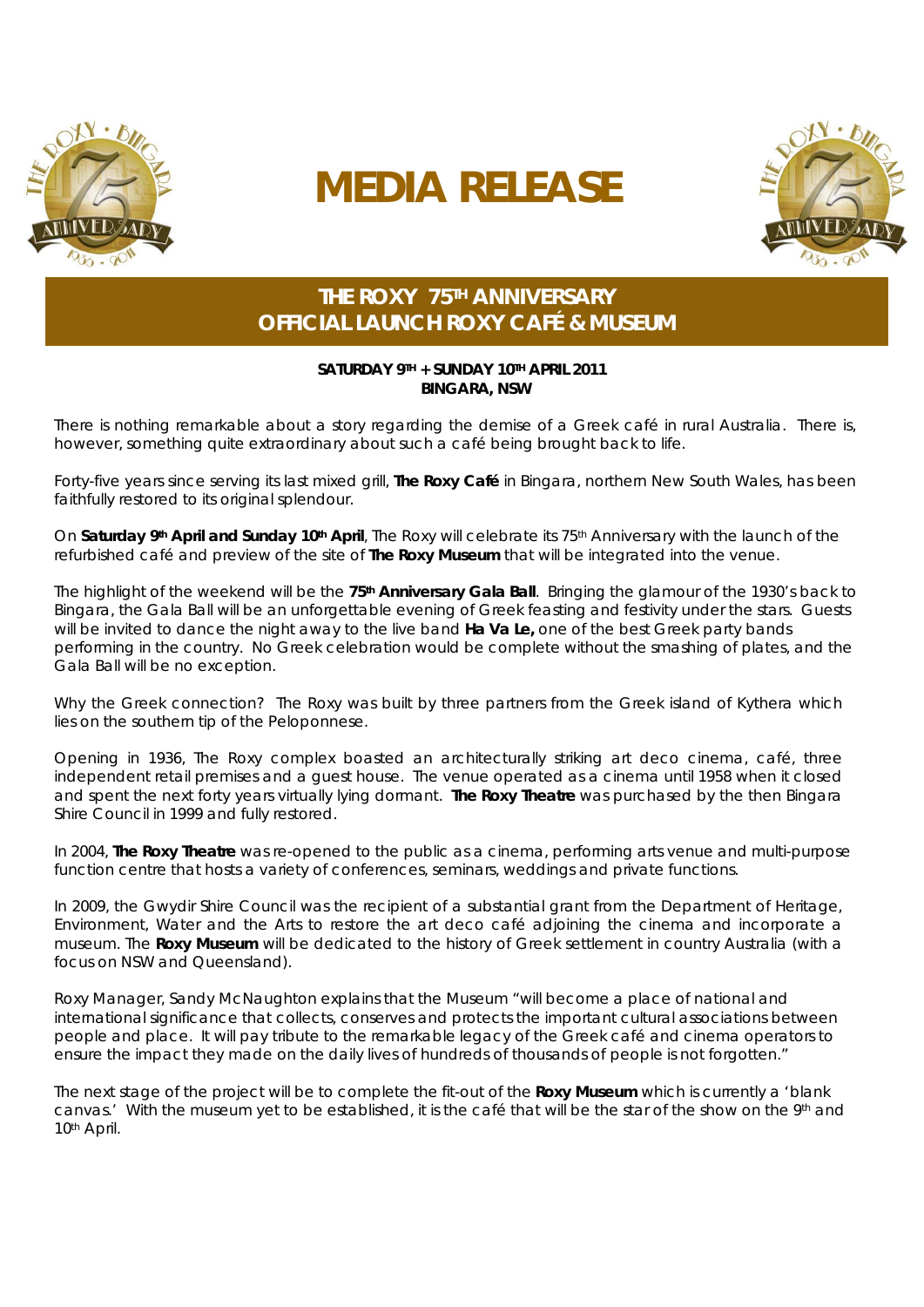### **THE ROXY 75TH ANNIVERSARY**

"What is particularly unique about the café restoration is the number of fixtures and fittings from the original café that have been brought back to life. Wood paneling, mirrors, cubicles, tables and chairs, as well as the spectacular neon sign that hung under the awning in the 1930s, have all been reinstated" explains Sandy.

Greek cafés changed the course of Australia's cultural history and left a significant legacy on our culinary and cultural landscape. Very few Greek cafes operate as they did 50 years ago. Even fewer complexes that incorporate a functioning cinema and café remain.

"Once complete, The Roxy may be the only original purpose built cinema with adjoining café operating in New South Wales, possibly in Australia" states Sandy.

The town of Bingara has a great deal to celebrate by launching the café. Sandy notes that while "the doors to the café will be thrown open to the public over the April weekend, it will not begin trading commercially until a later date when a suitable operator has been appointed."

The shared narrative of The Roxy's history exemplifies the Greek migration experience: one that made an outstanding contribution to the development of Australia. The restoration of the café is an extremely positive and visionary project in a region that has suffered years of drought and economic downturns. It is inspiring to see what a small rural community that believes in its future can achieve.

It is therefore fitting that following the official launch of the café, a Gala Ball be held that will celebrate this triumphant achievement. "We know how much the Greeks love a celebration, so we are intending to throw a party that the original founders would have been proud of" says Sandy.

Paying homage to Hollywood's Golden Age, a superb selection of screenings will light up the silver screen over the weekend. Highlights will include well-known actor John Wood presenting the television episode he filmed featuring The Roxy. The first film ever screened at The Roxy opening in 1936, *Roberta*, starring Fred Astaire and Ginger Rogers will also be screened.

The 75<sup>th</sup> Anniversary Celebrations on the 9<sup>th</sup> and 10<sup>th</sup> April will be a step back in time into Australia's future by celebrating an icon to be enjoyed by generations to come.

Tickets for the Gala Ball are available through the Bingara Tourist Information Centre tel: (02) 67 24 0066. For all 75<sup>th</sup> Anniversary Celebration enquiries please e-mail: roxy@gwydir.nsw.gov.au or contact Sandy McNaughton, Manager, The Roxy: 0427 241 582.

#### **ENQUIRIES**

Sandy McNaughton Manager, The Roxy Locked Bag 5, Bingara NSW 2404 mob: 0427 241 582 e-mail: roxy@gwydir.nsw.gov.au www.gwydir.nsw.gov.au